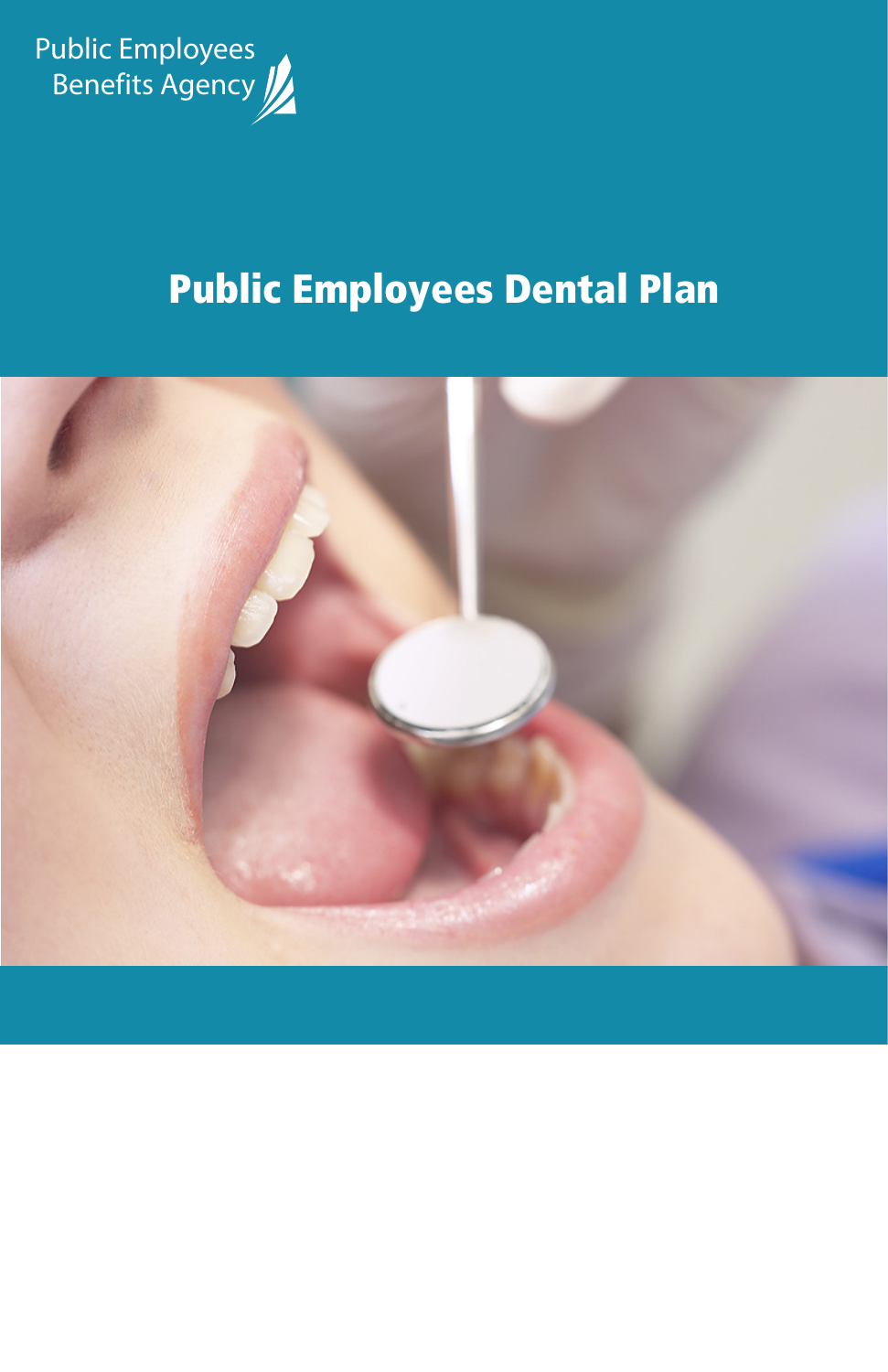# Table of Contents

| • Overview<br>• Administration<br>• Employee Booklet                                                                                                                                              |
|---------------------------------------------------------------------------------------------------------------------------------------------------------------------------------------------------|
|                                                                                                                                                                                                   |
| • Employer Responsibility<br>• Enrolment<br>• Actively at Work<br>• Spouse<br>• Dependent Child                                                                                                   |
|                                                                                                                                                                                                   |
| • Coverage<br>• Maximum Reimbursement Schedules<br>• Benefit Calculation<br>• Co-ordination of Benefits (COB)<br>• Pre-authorization of Dental Work<br>• Limitations<br>• Termination of Coverage |
|                                                                                                                                                                                                   |
| • Leave of Absence/Layoff<br>• Disability                                                                                                                                                         |
|                                                                                                                                                                                                   |
| • Monthly Premium                                                                                                                                                                                 |
|                                                                                                                                                                                                   |
| • Making a Claim<br>• Electronic Data Interchange (EDI)<br>• Claim Payments<br>• Direct Deposit<br>• Assignment of Benefits                                                                       |
| <b>CONTACT INFORMATION</b>                                                                                                                                                                        |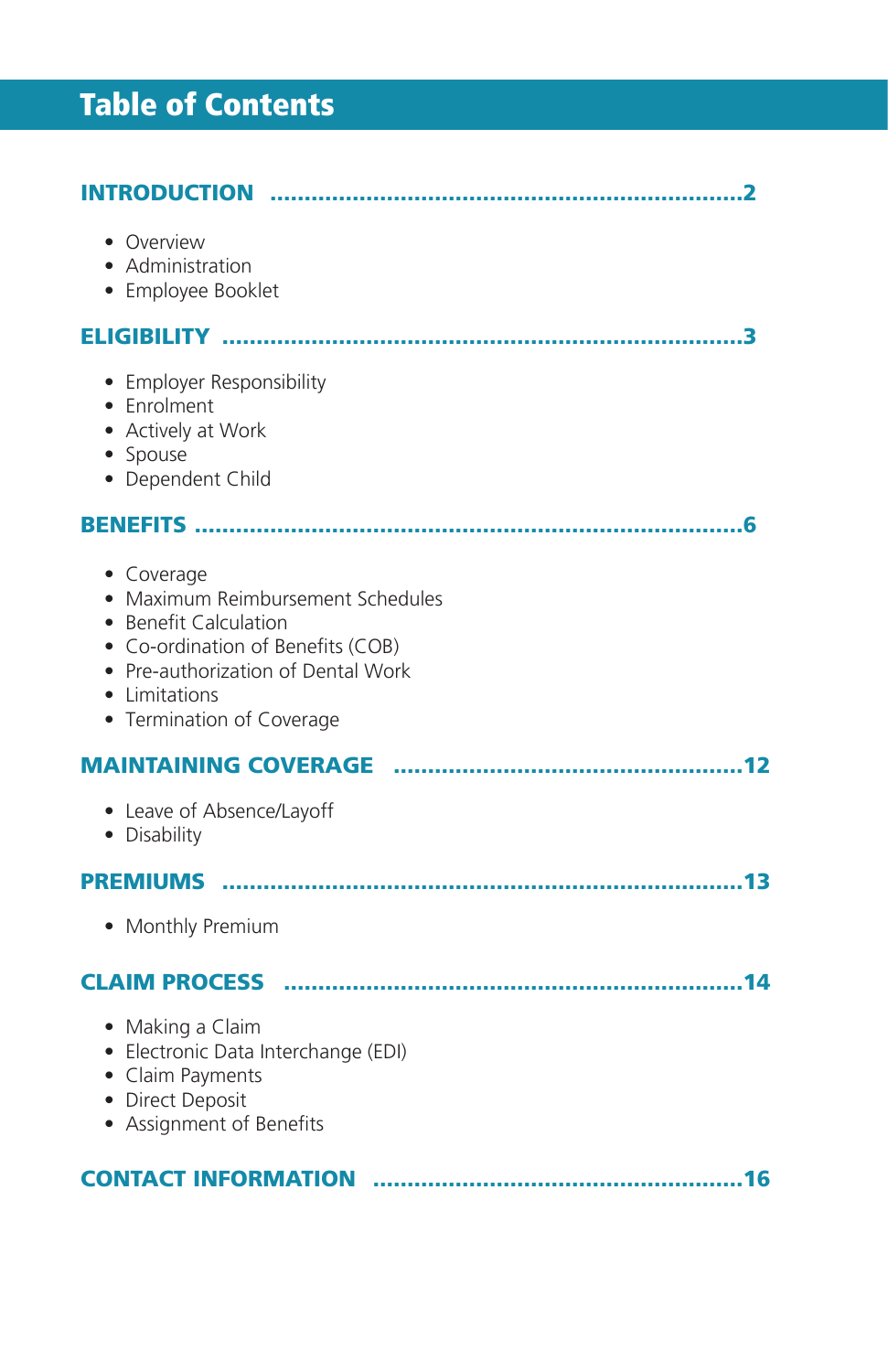### Introduction

#### **OVERVIEW**

The Public Employees Dental Plan is designed to promote good dental health by reducing costs for preventive, routine and major restorative dental work.

#### ADMINISTRATION

The Public Employees Dental Plan is self-insured and is managed by the Public Employees Benefits Agency (PEBA), Saskatchewan Finance.



#### EMPLOYEE BOOKLET

This booklet provides an overview of the main provisions of the Public Employees Dental Plan as of November 1, 2009. In the case of any error or discrepancy, the terms and conditions of the contract for services between the insurance carrier and the Government of Saskatchewan and any legislation governing the Plan and its operations will apply.

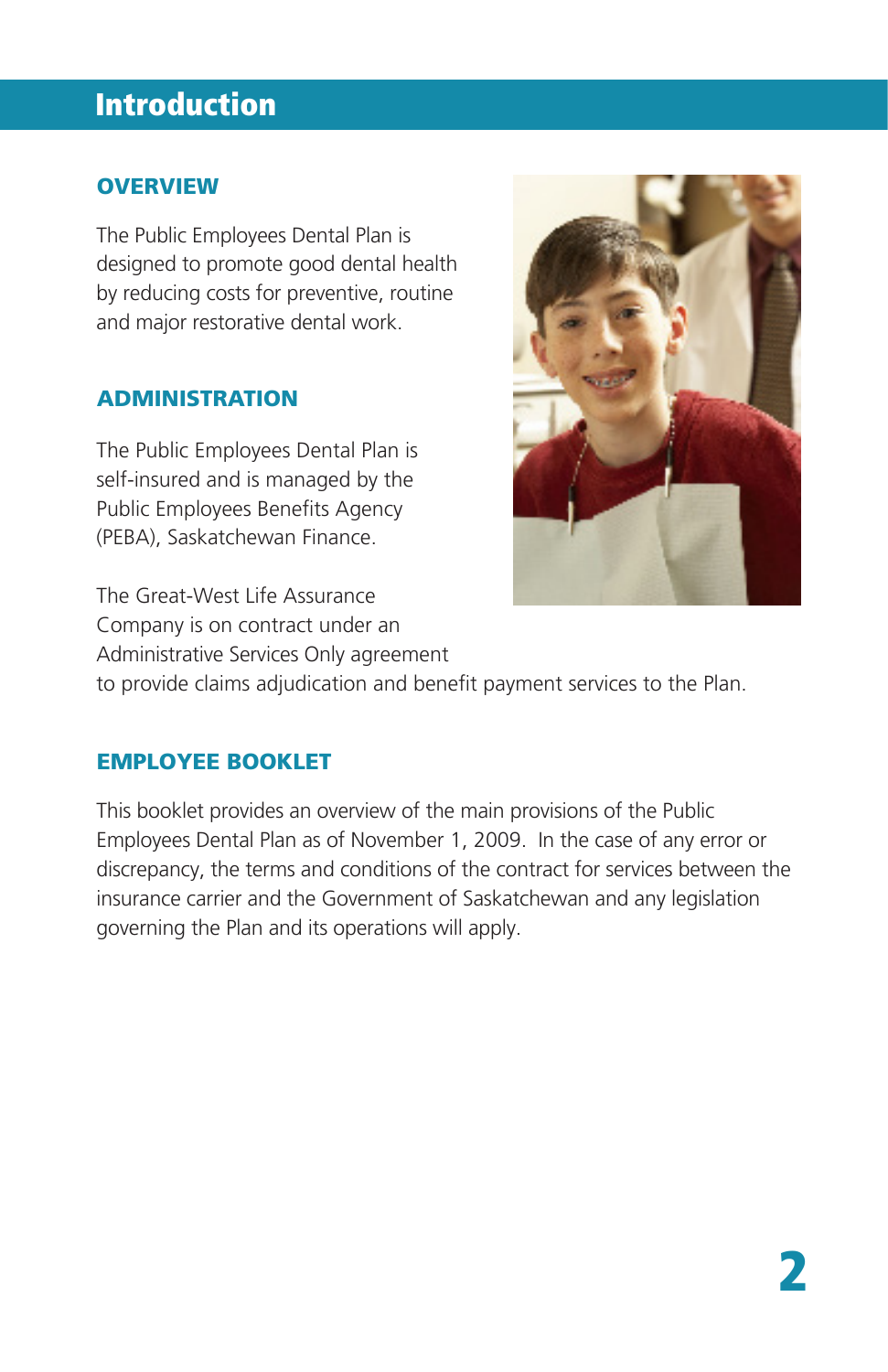### **Eligibility**

#### EMPLOYER RESPONSIBILITY

Each Participating Employer determines which of its employees are eligible for coverage under the Plan. You should confirm your eligibility to participate in the Plan with your Human Resources Branch. If you are an eligible employee, you must still meet the minimum requirements provided for the Plan, and must be:

- a permanent full-time employee with six months continuous service; or
- a non-permanent employee with six months continuous service working at least 37.5 per cent of the hours of a full-time position.

#### ENROLMENT

Coverage under the Plan begins after you complete a Probationary Period equal to six months continuous service. After the Probationary Period, you may send in claims for eligible expenses incurred retroactive to your date of employment.

You, your spouse and your eligible dependent children are covered under the Plan.

You must be Actively at Work on the date following completion of the Probationary Period in order to be eligible for coverage. If you are not Actively at Work at that time, your coverage will begin on the date you are first Actively at Work.

If, on the day immediately preceding your date of employment, you were insured under the Plan with another Participating Employer, you will not be required to serve another Probationary Period. A list of Participating Employers is available on the PEBA website at www.peba.gov.sk.ca.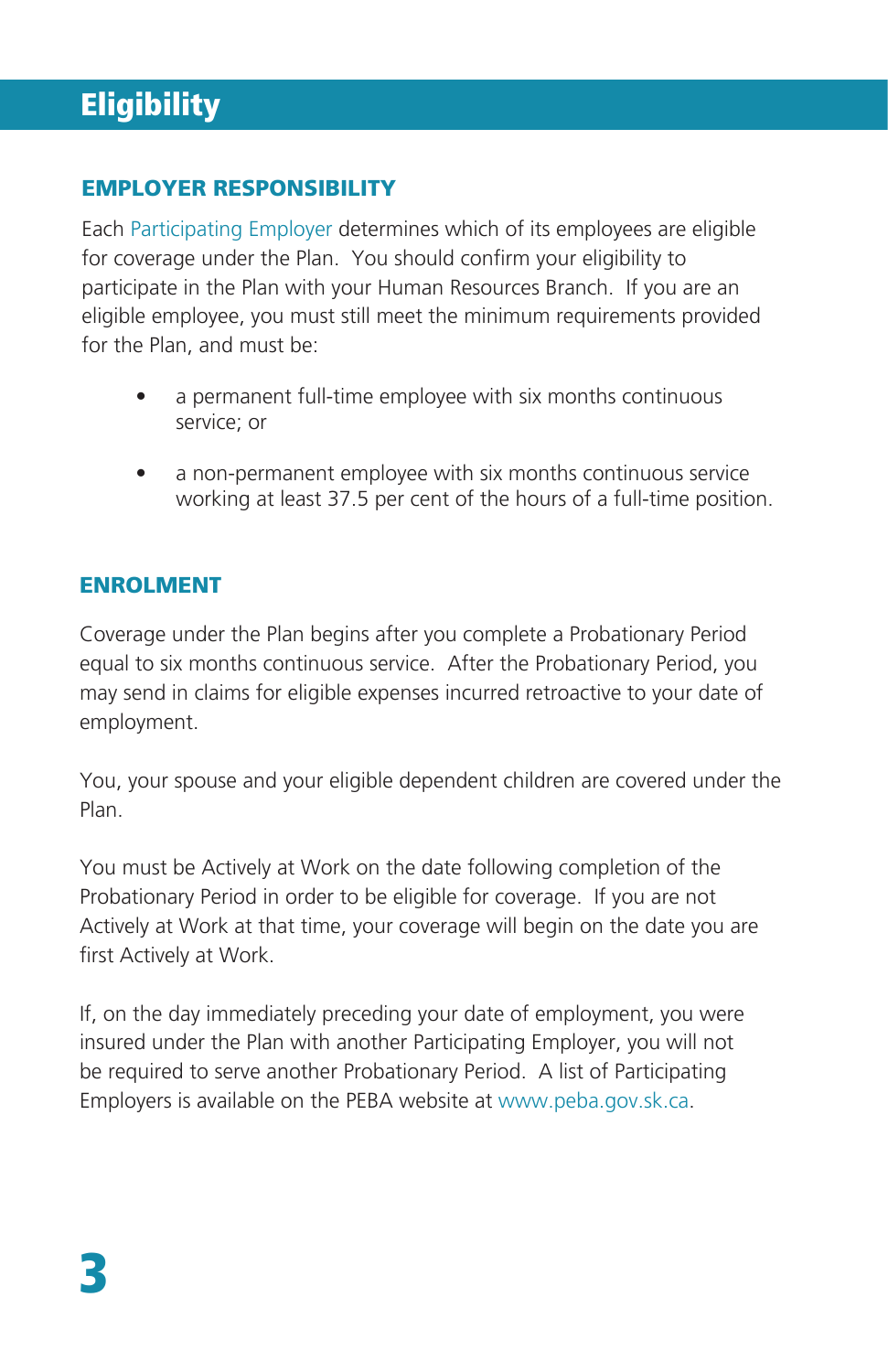### **Eligibility**

If you are employed by more than one Participating Employer, you may be insured under the Plan by each of these Participating Employers. Coverage will be based upon the hours worked for each Participating Employer and in no event will more than 100 per cent of the eligible dental expense or the applicable Maximum Reimbursement Schedule be reimbursed from all sources.

#### ACTIVELY AT WORK

Actively at Work means you perform all regular duties and work full regular hours.

If on approved holidays or leave of absence with pay, you must be capable of performing all regular duties and working full regular hours of your position.

If you are on leave of absence without pay, you will not be considered Actively at Work.

#### SPOUSE

Your spouse is:

- a person to whom you are legally married; or
- a person with whom you have cohabited in a common-law relationship for at least 12 consecutive months.

You cannot have more than one spouse at any given time, and coverage for a former spouse terminates when you request coverage for a new spouse. A spouse need not be a person of the opposite sex.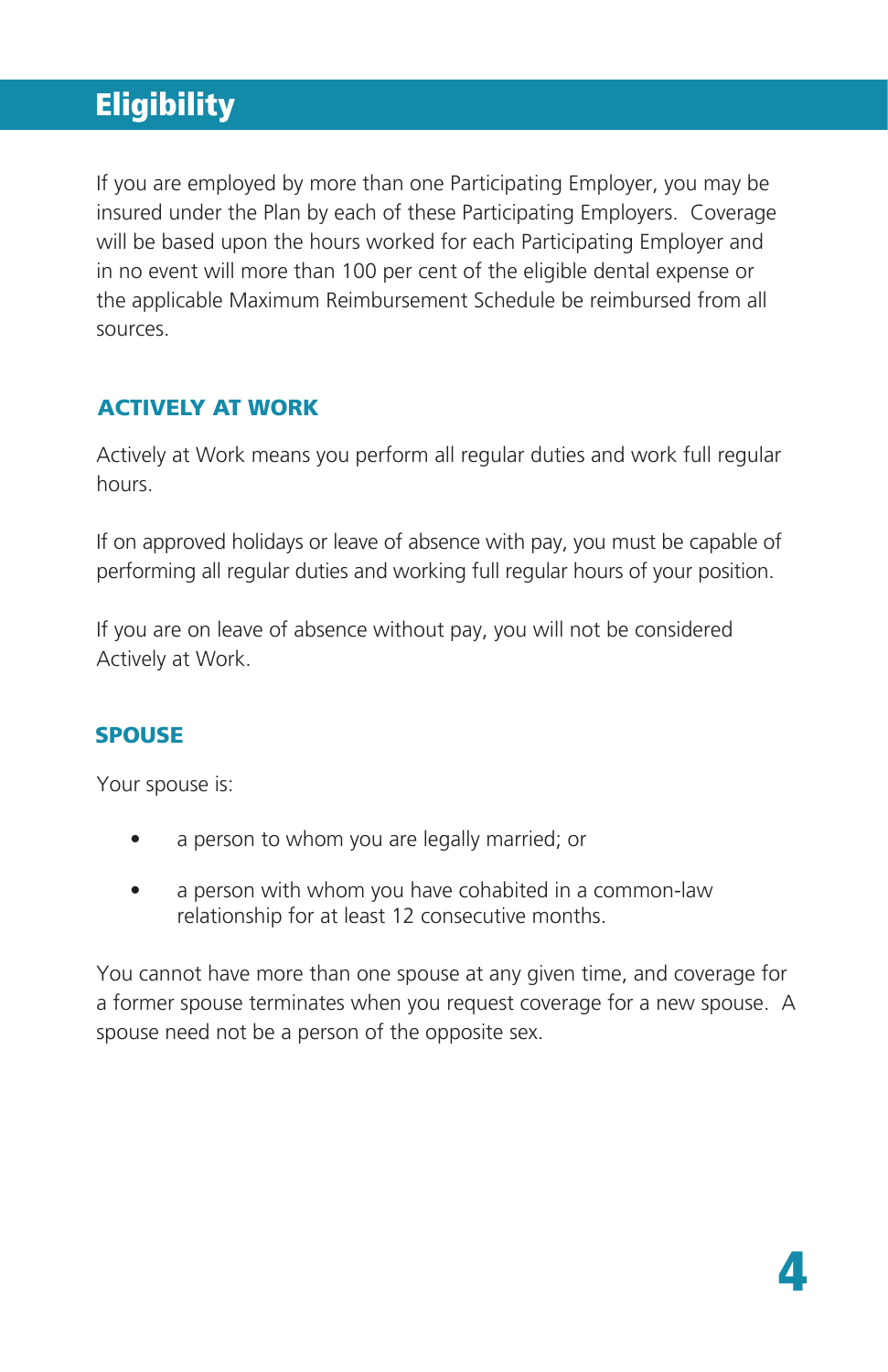### **Eligibility**

#### DEPENDENT CHILD

Your dependent child includes:

- a child or stepchild under 21 years of age for whom you are legally and financially responsible;
- a child or stepchild between the ages of 21 and 25 inclusive, whom you support and who is attending an educational institution full-time; or
- a child or stepchild 21 years of age and over who is solely dependent upon you due to a mental or physical disability.

Children for whom you have been granted custody pursuant to an Order of a Court are also eligible for coverage.

If applicable, orthodontic coverage and relevant benefit maximums and age limitations are outlined on page four of each respective Maximum Reimbursement Schedule.

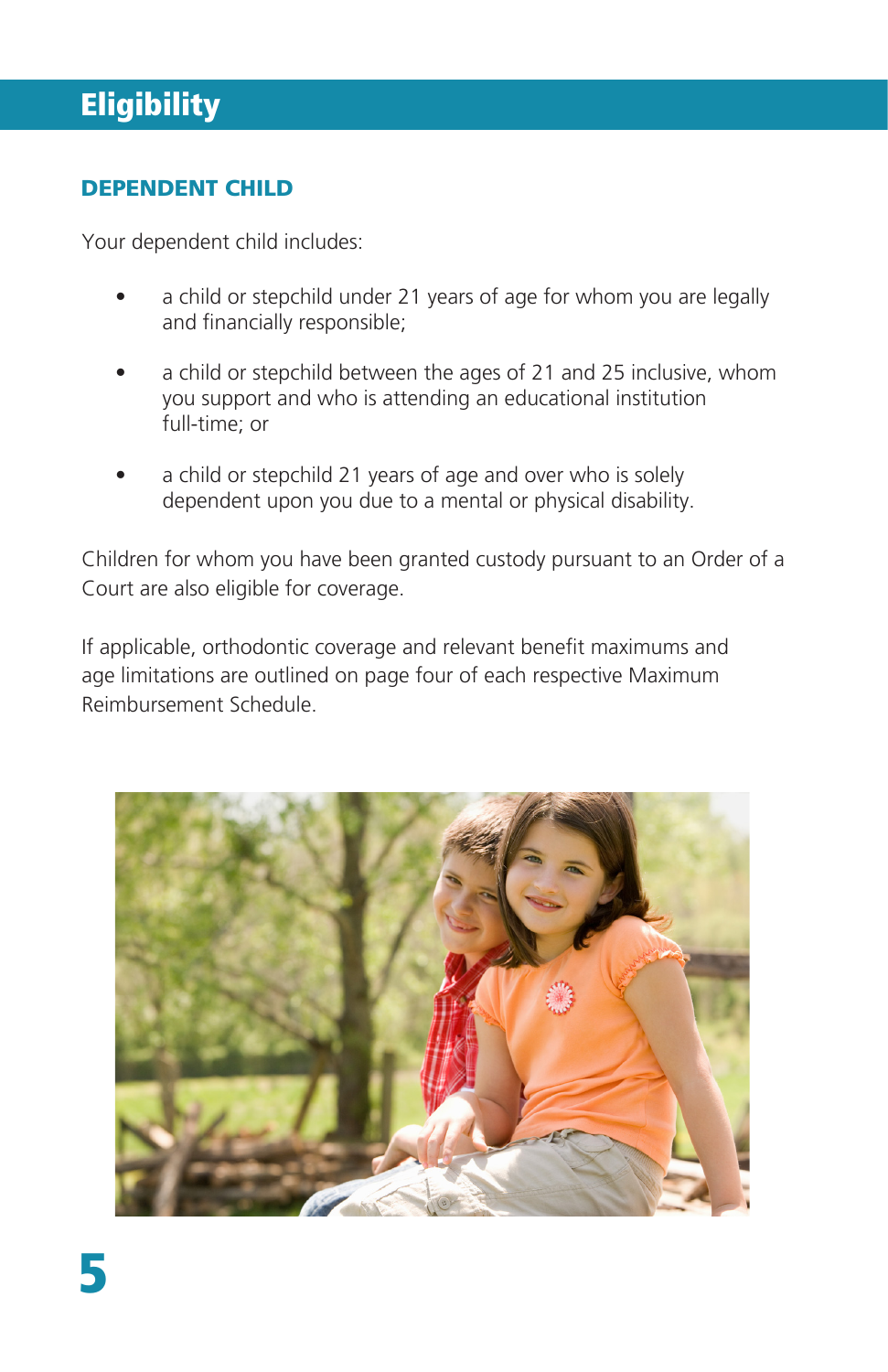#### **COVERAGE**

Dental coverage and/or the level of reimbursement provided by the Plan varies by Participating Employer. To determine the dental benefits available to you, refer to the Maximum Reimbursement Schedule applicable to your employer. If applicable, orthodontic coverage and relevant benefit maximums and age limitations are outlined on page four of each respective Maximum Reimbursement Schedule.

#### MAXIMUM REIMBURSEMENT SCHEDULES

The Maximum Reimbursement Schedules are based upon the Suggested Fee Guide issued by the College of Dental Surgeons of Saskatchewan. The services provided under the Plan are listed by dental procedure code along with the maximum amount reimbursed per code. These schedules are updated annually at January 1<sup>st</sup> and are available on the PEBA website at www.peba.gov.sk.ca.

#### BENEFIT CALCULATION

Full-time permanent employees are eligible for complete coverage under the Plan up to the limits outlined in the Maximum Reimbursement Schedules.

| Example |                                                     |                          |
|---------|-----------------------------------------------------|--------------------------|
|         | Oral Exam - Code 01103                              | Dentist Charge - \$79.00 |
|         | (new patient)                                       |                          |
|         | <b>PEDP Maximum</b>                                 | \$79.00                  |
|         | Reimbursement                                       |                          |
| Example |                                                     |                          |
|         | <b>Topical Fluoride</b><br>Dentist Charge - \$18.00 |                          |
|         | Code - 12101                                        |                          |
|         | <b>PEDP Maximum</b>                                 | \$16.00                  |
|         | Reimbursement                                       |                          |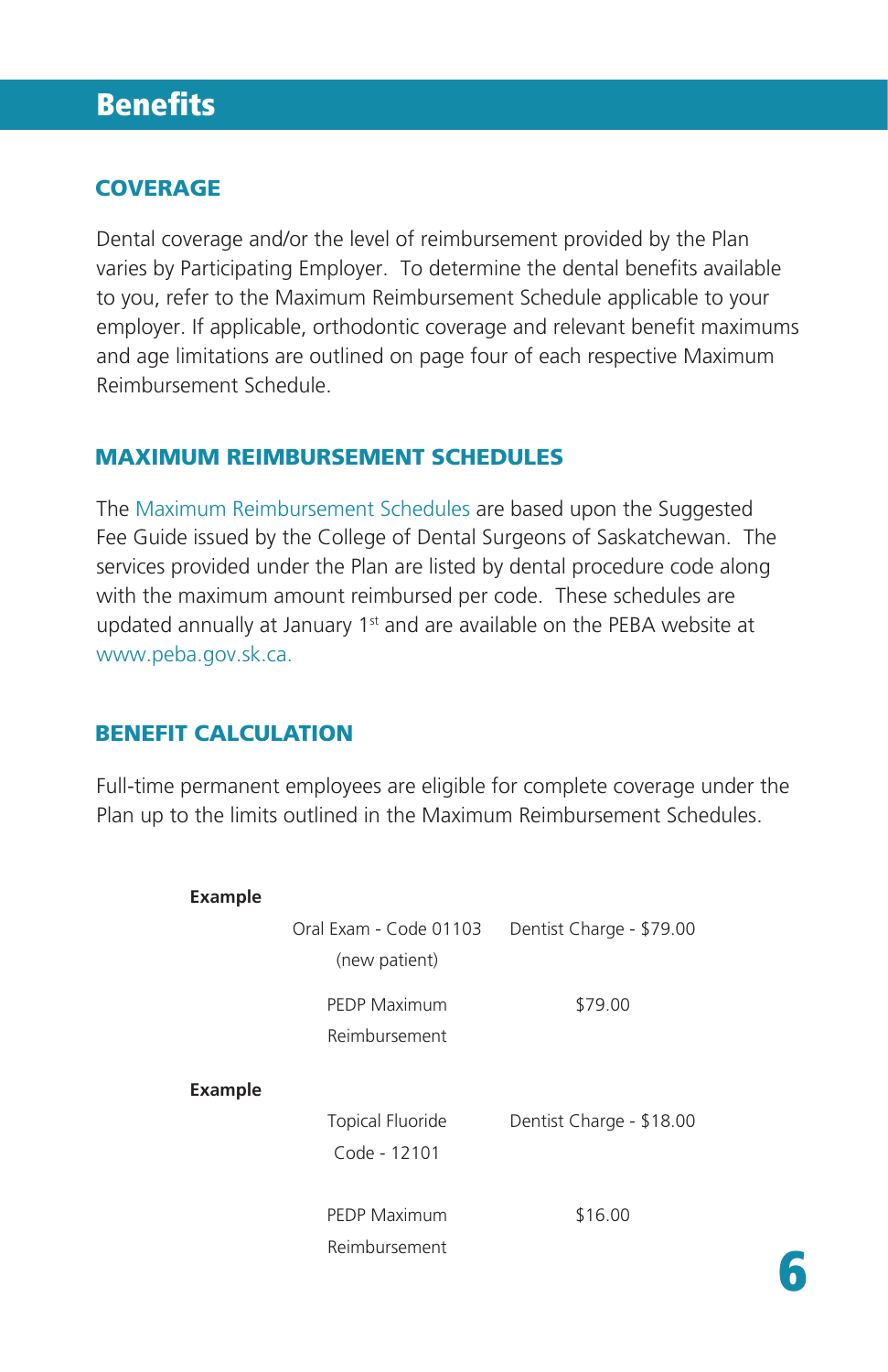#### BENEFIT CALCULATION

Non-permanent employees are eligible for coverage on a pro-rated basis based upon hours of work as follows:

| % of Full-Time      | % of Maximum                  |  |
|---------------------|-------------------------------|--|
| <b>Hours Worked</b> | <b>Reimbursement Schedule</b> |  |
|                     |                               |  |
| less than 37.5%     | $0\%$                         |  |
| 37.5% - 50%         | 50%                           |  |
| $51\% - 60\%$       | 60%                           |  |
| $61\% - 70\%$       | 70%                           |  |
| 71% - 74%           | 80%                           |  |
| 75% - 100%          | 100%                          |  |
|                     |                               |  |

#### **Examples:**

| Oral Exam - Code 01103     | Dentist Charge - \$79.00 |
|----------------------------|--------------------------|
| (new patient)              |                          |
| <b>PEDP Maximum</b>        | \$55.30                  |
| Reimbursement Based on 65% |                          |
| Average Hours Worked       |                          |
| (70% x \$79.00 maximum)    |                          |

#### **Procedure**

| Topical Fluoride | Dentist Charge - \$18.00 |
|------------------|--------------------------|
| Code - 12101     |                          |

PEDP Maximum Based on 65% Average Hours Worked \$11.20 Reimbursement (70% x \$16.00 maximum)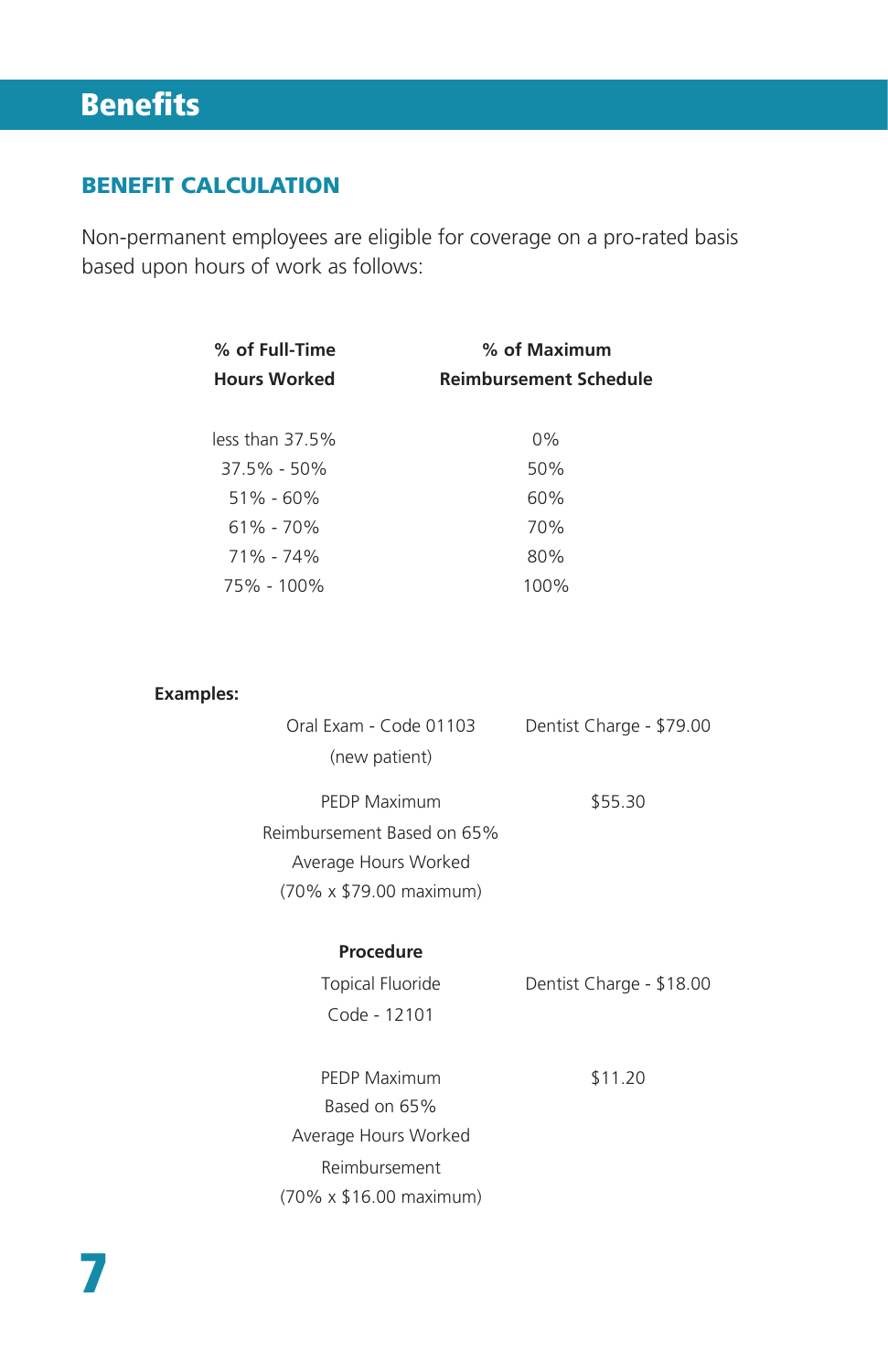Annually on December 31, your employer will calculate your average hours worked in the preceding calendar year. This percentage is then used as your reimbursement level for the next calendar year, regardless of hours worked in the upcoming year.

Some Participating Employers do not pro-rate benefits for non-permanent employees. You should confirm your eligibility for coverage with your Human Resources Branch prior to incurring dental expenses.

#### CO-ORDINATION OF BENEFITS (COB)

If you and your spouse are both insured under a dental plan, you must each submit your own dental claim(s) to your own plan first. Any balance remaining may then be submitted for consideration to your spouse's plan.

Dental claims for dependent children must be submitted to the dental plan of the parent who has the first birthday in the calendar year. Any balance remaining may then be submitted for consideration to the other parent's plan.

If you have coverage from another source for the same dental work, no more than 100 per cent of the eligible dental expense or the applicable Maximum Reimbursement Schedule will be reimbursed from all sources.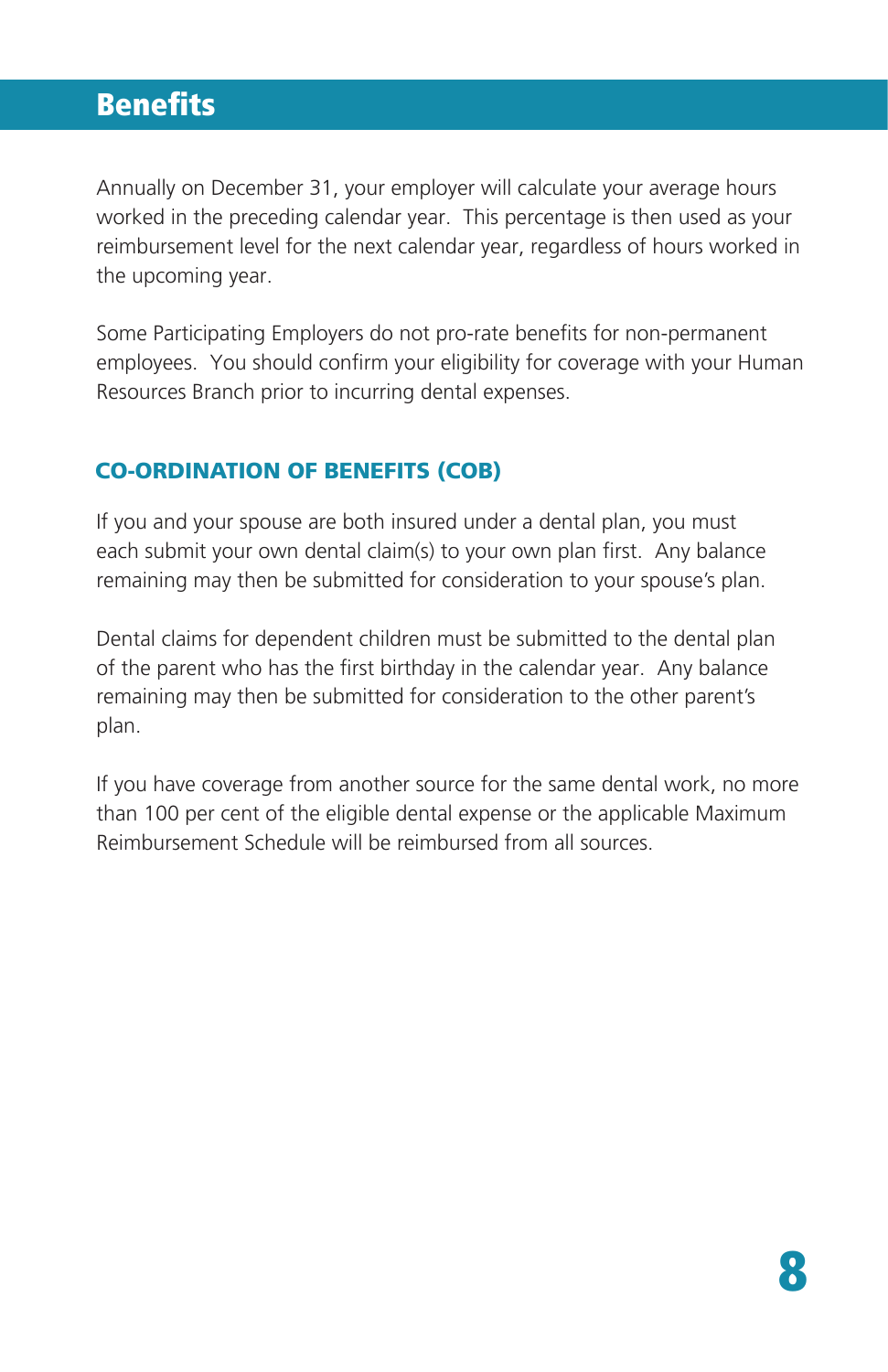#### PRE-AUTHORIZATION OF DENTAL WORK

If the dental work is going to cost more than \$500, an estimate must be submitted to the Plan for prior authorization. The insurance carrier will send you an Explanation of Benefits (EOB) Statement outlining what services are eligible for coverage with the associated reimbursement amounts. This ensures that you are aware of what coverage is available prior to the work being performed.

All dental services involving the use of gold must be pre-authorized by the Plan. Procedure codes involving the use of gold will only be covered if no other substitute is deemed suitable. Where gold is elective, only the cost of a customary substitute will be considered for reimbursement.

#### **LIMITATIONS**

Only the dental services listed in the Maximum Reimbursement Schedules are eligible for coverage under the Plan.

No payment will be made for:

- charges by the dentist for filling out claim forms or for missed appointments;
- cosmetic treatment, experimental treatment or dietary planning;
- congenital or developmental malformation;
- expenses for dentures that have been lost, mislaid or stolen; or
- temporary fillings.

The Plan will not accept responsibility for claim payment in cases where coverage exists through any other legislation, government or group-sponsored medical or dental program, The Workers' Compensation Board or Saskatchewan Government Insurance (SGI).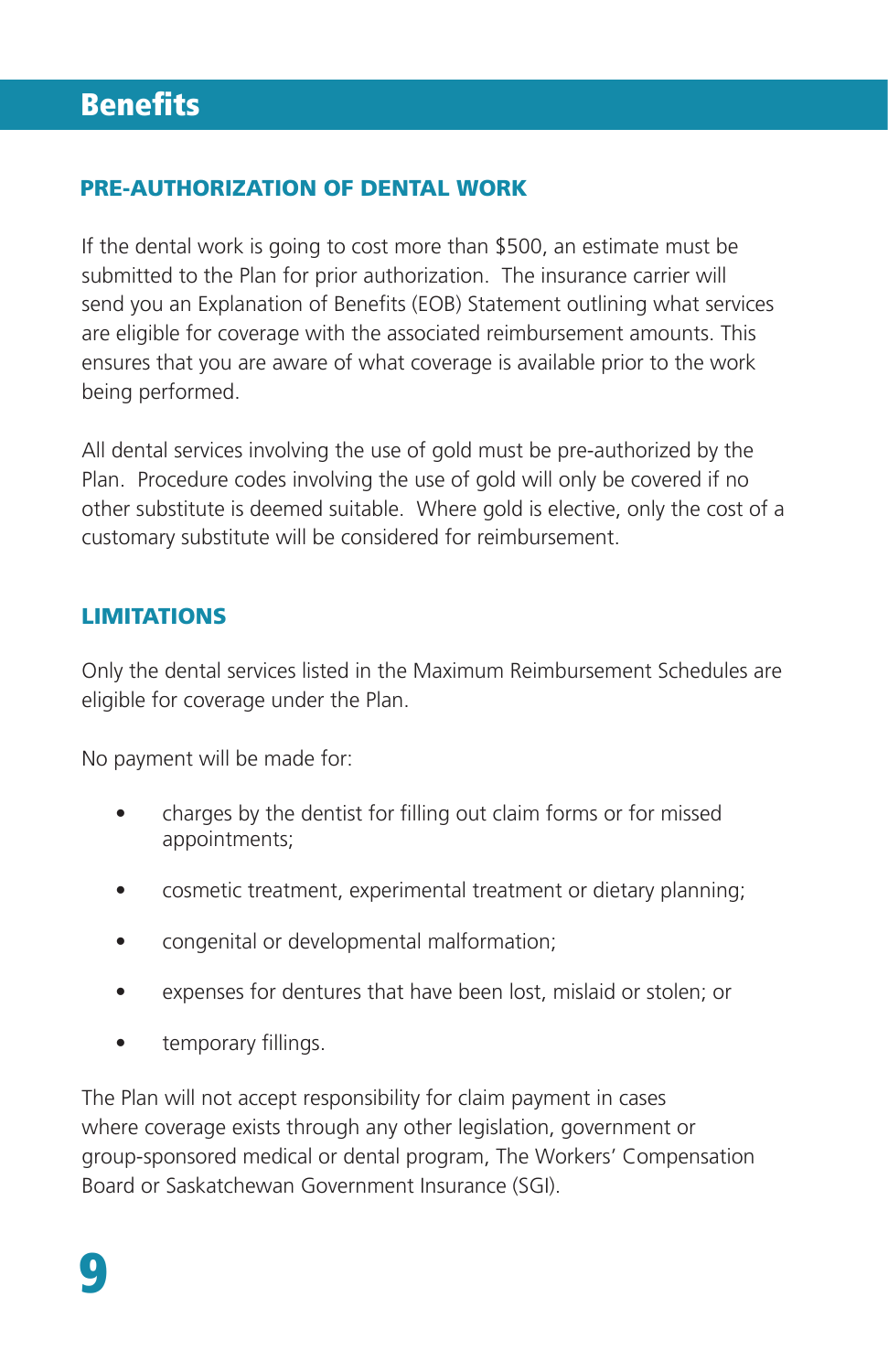### Benefits Benefits

Replacement of crowns, bridges and dentures will only be covered if the existing appliance is at least five years old and:

- cannot be made serviceable; or
- replacement becomes necessary due to the removal of additional natural teeth while insured.

The insurance carrier is authorized to establish liability under the Plan based upon the least expensive benefit if it will produce a professionally adequate result.

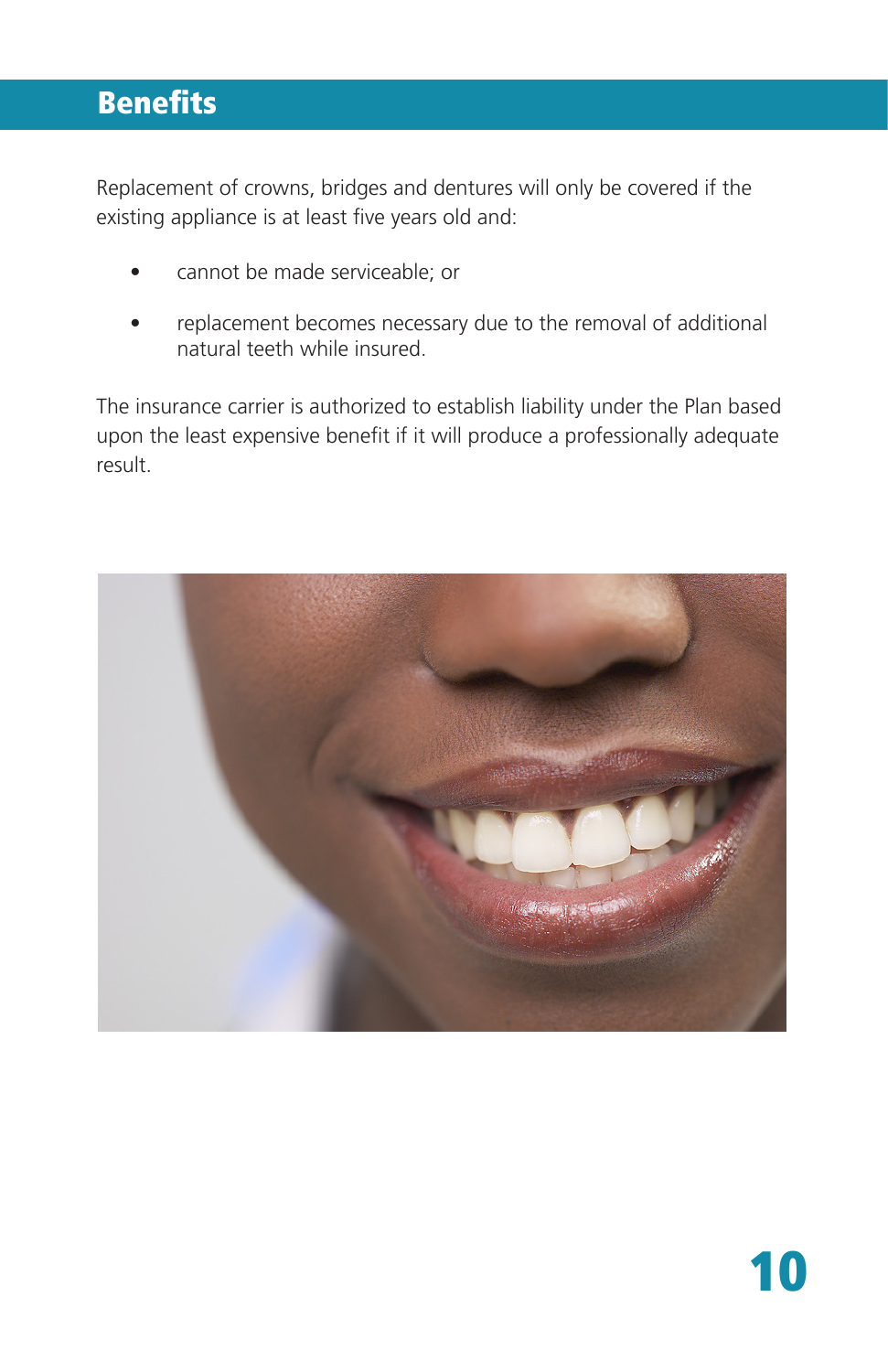#### TERMINATION OF COVERAGE

Your coverage under the Plan will terminate on the first date on which any of the following events occur:

- the complete discontinuance of this Plan;
- you cease to be employed by a Participating Employer;
- you are suspended by a Participating Employer with a recommendation for dismissal and the dismissal is upheld;
- you cease to be employed in a category of employees designated to be eligible for coverage;
- you are on layoff or approved leave of absence in excess of 12 consecutive months; or
- your employer ceases to participate in the Plan.

You may submit a claim for reimbursement if you had initial impressions taken for dentures and they are installed within 30 days of the termination of coverage.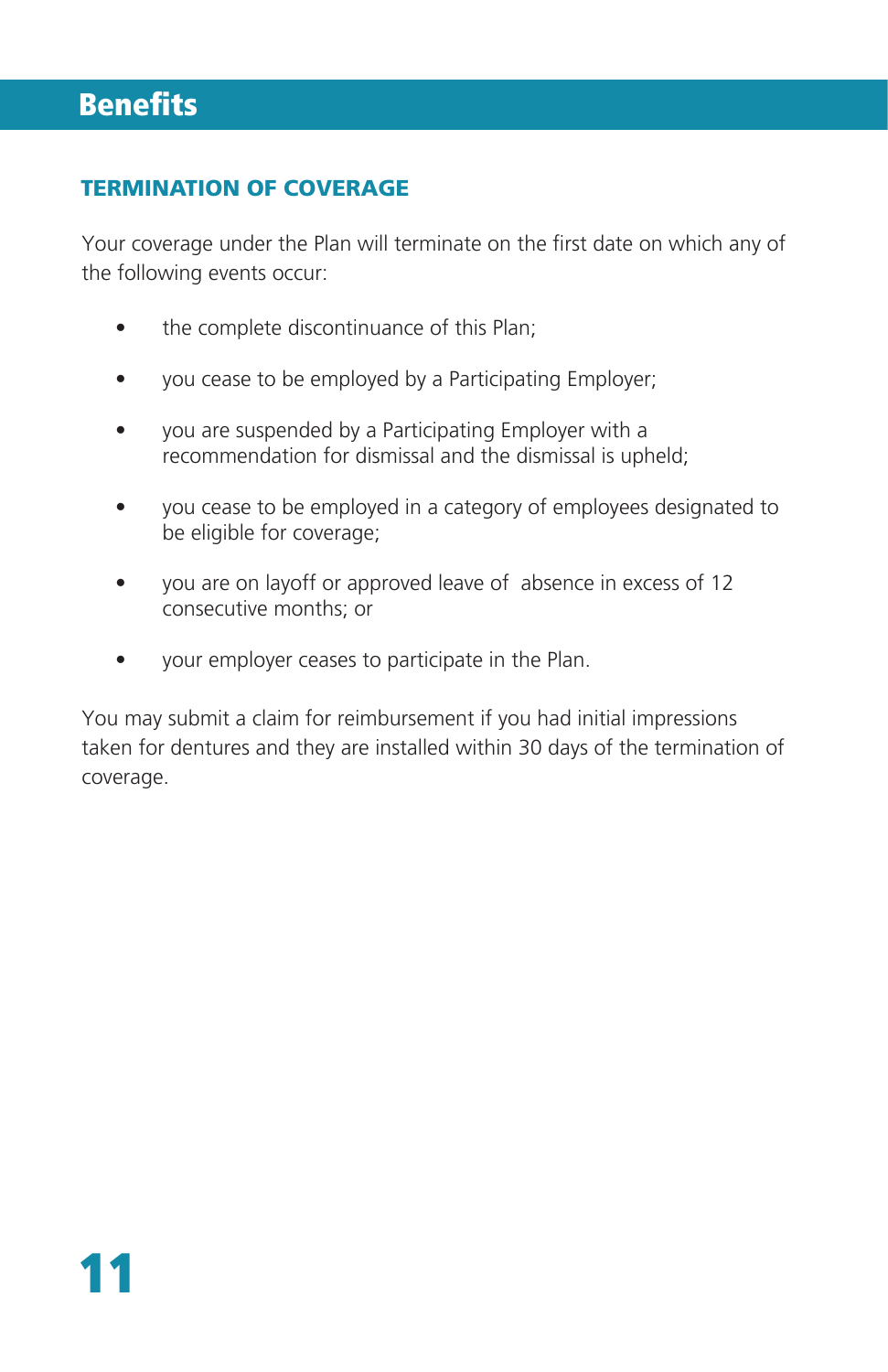### Maintaining Coverage Maintaining Coverage

#### LEAVE OF ABSENCE/LAY-OFF

Your coverage will continue for a maximum of 12 consecutive months while on approved leave of absence/layoff.

#### **DISABILITY**

If you are eligible for coverage under the Plan and subsequently qualify for benefits under a Participating Employer's Long-Term Disability Plan, your dental coverage will remain in effect.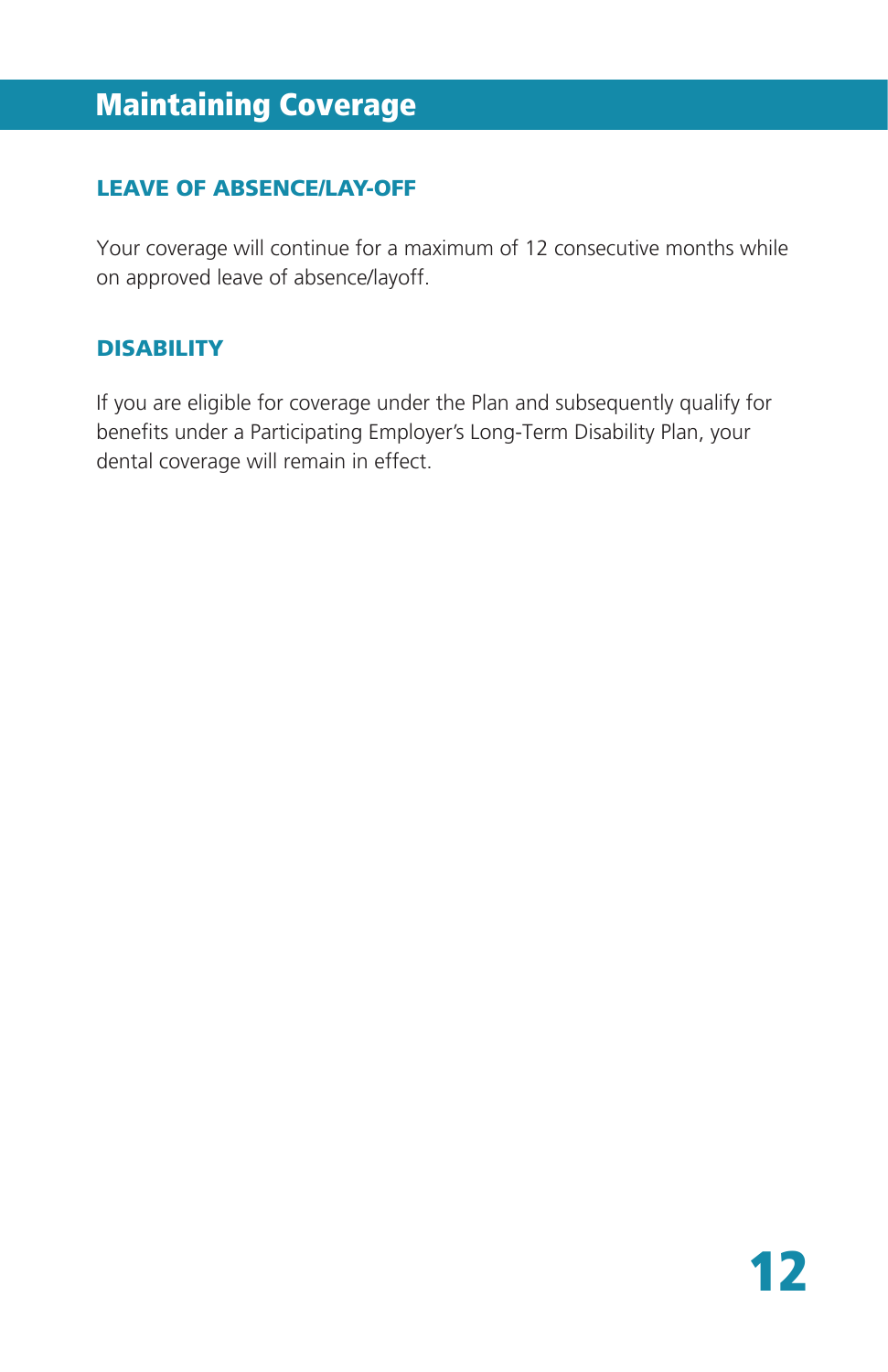### Premiums Premiums



#### MONTHLY PREMIUMS

Funding for the Plan is totally employer-paid as a percentage of gross salary. Effective April 1, 2014 premium funding was paid at a straight rate of 0.85 per cent of gross salary.

Additional coverage for enhanced dental benefits has been provided for employees of certain Participating Employers. Funding for enhancements is determined by each respective Participating Employer.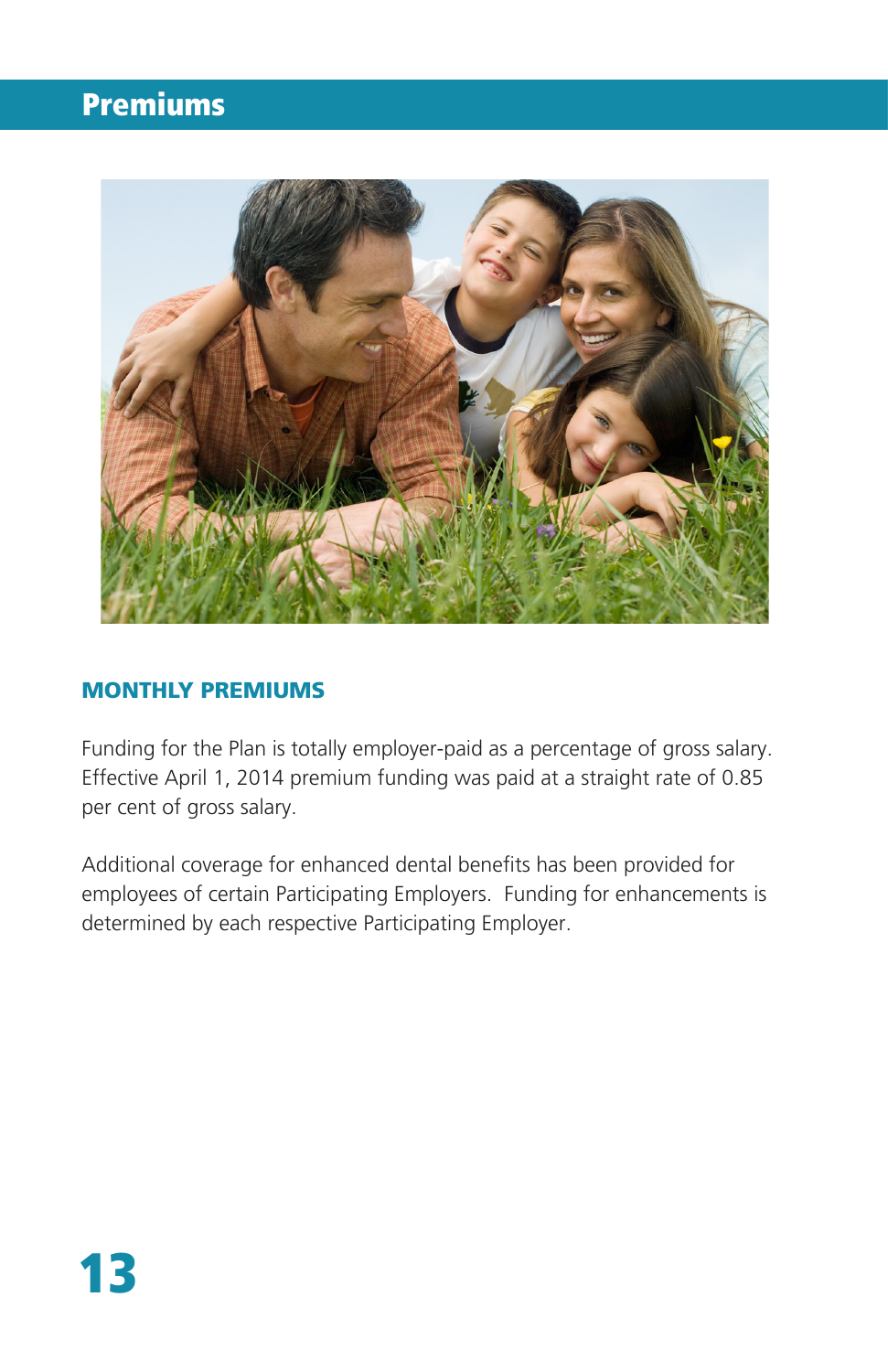### Claim Process Claim Process

#### MAKING A CLAIM

Claim forms are available from:

- Your dentist/denturist;
- Your Human Resources Branch; or
- PEBA website at www.peba.gov.sk.ca

To ensure the timely processing of your claim, please ensure the following:

- The dentist/denturist has completed the Dentist Statement; and
- You have completed the Employee Statement, Questionnaire and Authorization.

#### **Claims should be sent to:**

The Great-West Life Assurance Company Regina Benefit Payments P.O. Box 4408 REGINA SK S4P 3W7

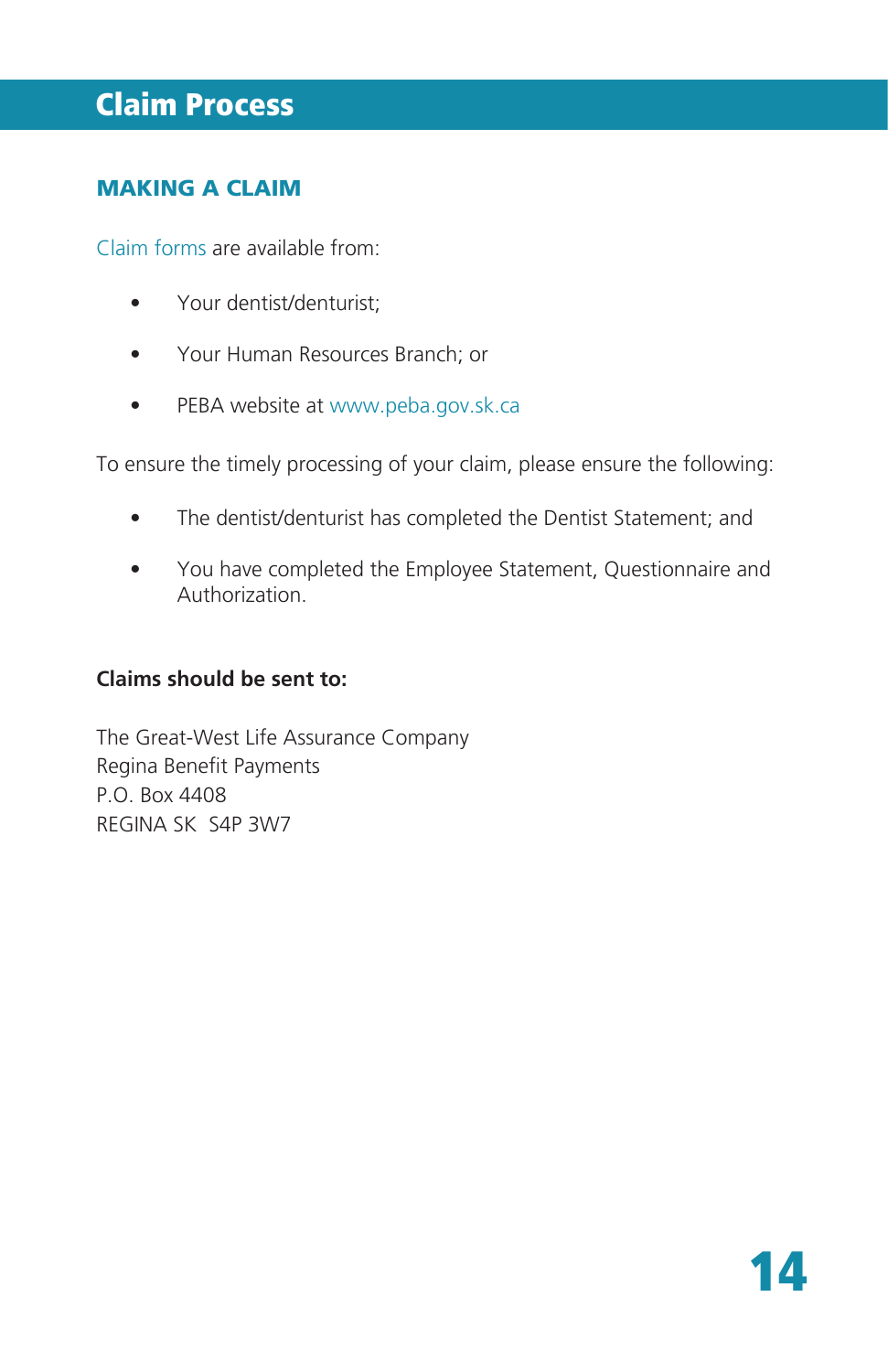#### ELECTRONIC DATA INTERCHANGE (EDI)

All Participating Employers have established Electronic Data Interchange (EDI) with the insurance carrier. This allows the online submission of your dental claim directly from the dental office to the insurance carrier, if your dentist provides this service. In these instances, a claim form is not required. When x-rays need to be submitted for review, the completion of a claim form is still required.

Please check with your dentist to see if your claims may be submitted online.

#### CLAIM PAYMENTS

Claim payment cheques are made payable to the insured employee. This includes claims processed on behalf of a spouse and/or dependent child.

You may also arrange to have your dental reimbursement direct deposited into your bank account or paid directly to your dentist.

#### DIRECT DEPOSIT

The Great-West Life Banking Information Form is available on the PEBA website at www.peba.gov.sk.ca.

#### ASSIGNMENT OF BENEFITS

You may arrange to have your dental reimbursement paid directly by the insurance carrier to your dentist. You are then responsible for paying any difference between the actual dental expense incurred and the amount reimbursed by the Plan. Please check with your dentist as to the availability of this payment option.